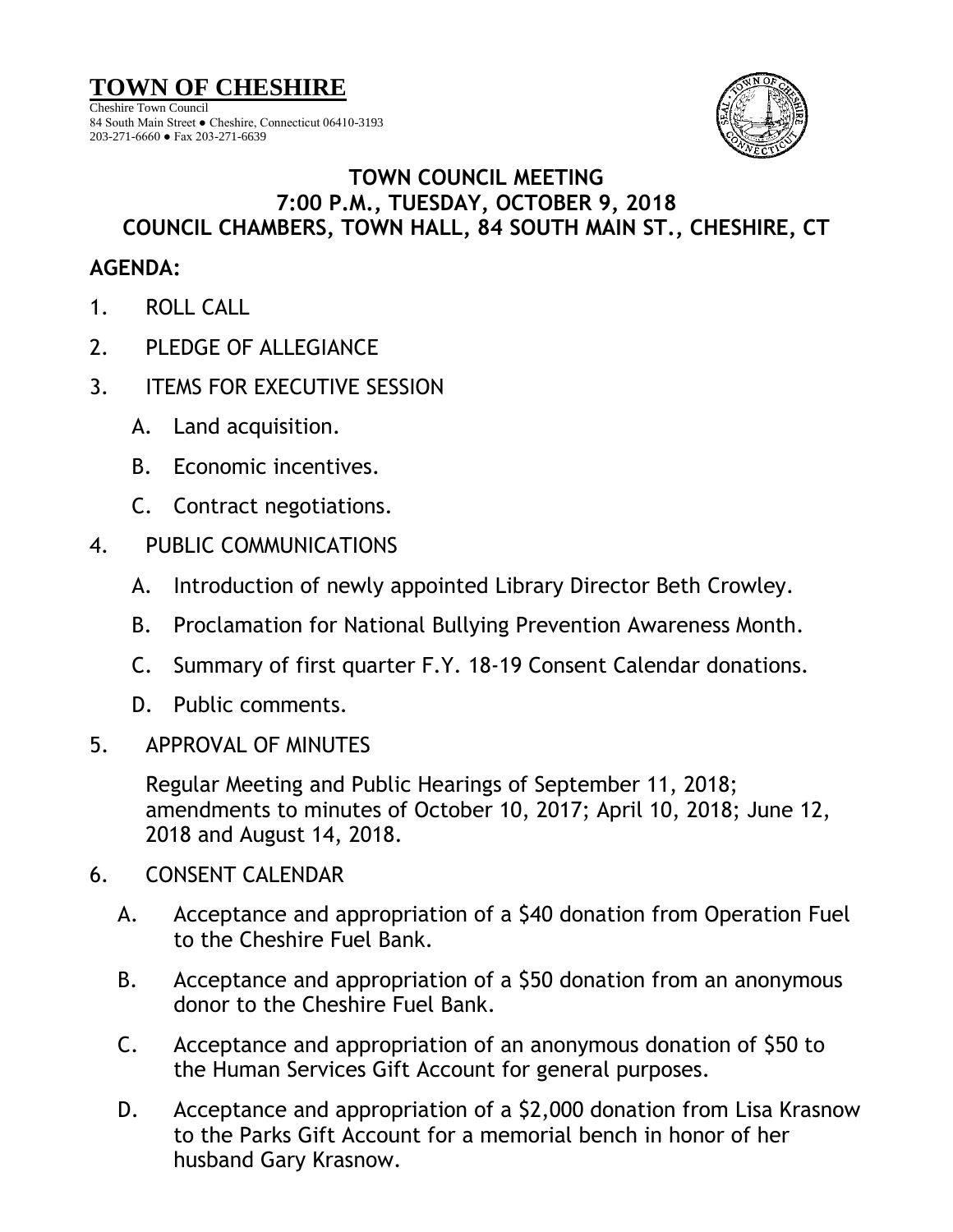- E. Acceptance and appropriation of a \$110 donation from the August Dress Down Fund to the Human Services Gift Account to be used for general purposes.
- F. Acceptance and appropriation of a \$244 donation from the End of Summer Bash Yellow House event to the Cheshire Fuel Bank.
- G. Acceptance and appropriation of a \$184 donation from the lobby donation container to the Library Gift Account to be used for general purposes.
- H. Acceptance and appropriation of a \$300 donation from the author program to the Library Gift Account to be used for general purposes.
- I. Acceptance and appropriation of a \$20 donation from Martin Cobern to the Library Gift Account to be used for general purposes.
- J. Acceptance and appropriation of a \$200 donation from Kyum and Gail Pyun to the Library Gift Account to be used for general purposes.
- K. Appropriation of \$357.75 from the Elizabeth R. Schakenbach account to the Library Gift Account to be used for general purposes.
- L. Appropriation of \$3,126.49 from the Julia Tompkins Trust to the Library Gift Account to be used for general purposes.
- M. Acceptance and appropriation of a \$5,753 grant from the CT State Department of Education's Youth Service Bureau Enhancement Grant Program to be used for positive youth development programs, community awareness programs, and clinical support groups for youth.
- N. Acceptance of custom made benches from Woodcraft as a gift-in-kind to be placed on the Farmington Canal Trail.
- O. Authorization to apply for a \$10,000 Connecticut Recovery Oriented Support System for Youth (CROSS) Mini-Grant for a Peer Recovery Support Group for youths.
- P. Authorization to execute Memorandum of Agreement with the State of Connecticut Department of Emergency Services and Public Protection, Division of Emergency Management and Homeland Security.
- 7. ITEMS REMOVED FROM CONSENT CALENDAR
- 8. OLD BUSINESS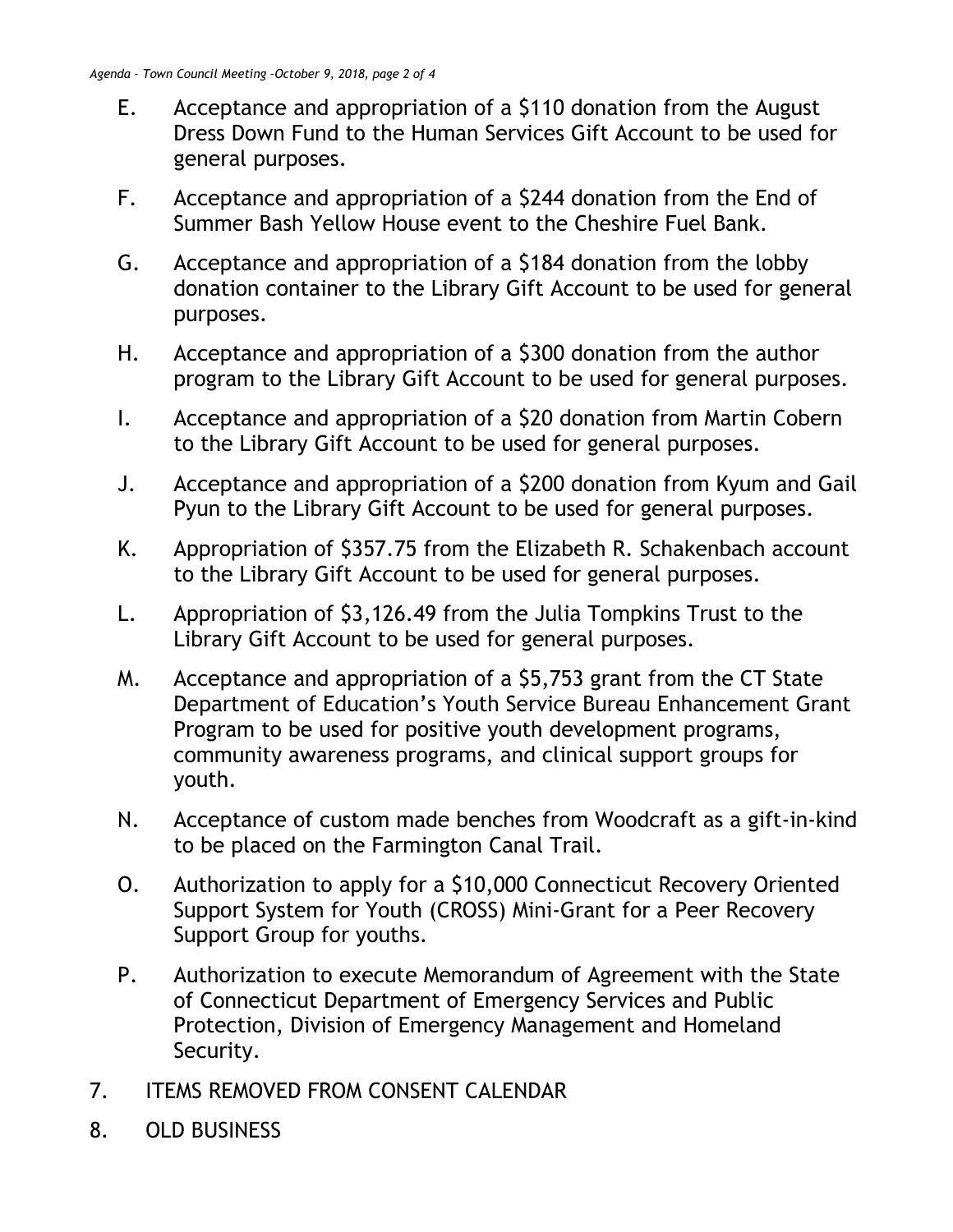## 9. NEW BUSINESS

- A. Acceptance and appropriation of an \$865,719.50 State of Connecticut Department of Transportation Local Bridge Program grant for the West Johnson Avenue Ten Mile River Bridge project.
- B. Discussion and possible action regarding waiver of bid and approval of A.J. Waste trash and recycling collection contract, possible executive session.
- C. Discussion and possible action on Cheshire High School Storage Facility project.
- D. Discussion and possible approval of award of design for the Doolittle Lavatory Upgrade project.
- E. Discussion and possible approval of Unsafe Premises Enforcement Officer job description.
- F. Discussion and possible approval of Non-Union Pay Plan.
- G. Discussion and possible approval of Personnel Rules and Regulations.
- H. Approval of economic incentive for self-storage facility.
- I. Appointment of Cheshire representative to the Central Regional Tourism District, Inc.
- 10. TOWN MANAGER REPORT AND COMMUNICATIONS
	- A. Monthly Status Report.
	- B. Department Status Reports: Police, Fire, Fire Marshal.
- 11. REPORTS OF COMMITTEES OF THE COUNCIL
	- A. Chairman's Report
	- B. Miscellaneous.
- 12. MISCELLANEOUS AND APPOINTMENTS
	- A. Liaison Reports.
	- B. Appointments to Boards and Commissions.
- 13. TOWN ATTORNEY REPORT AND COMMUNICATIONS